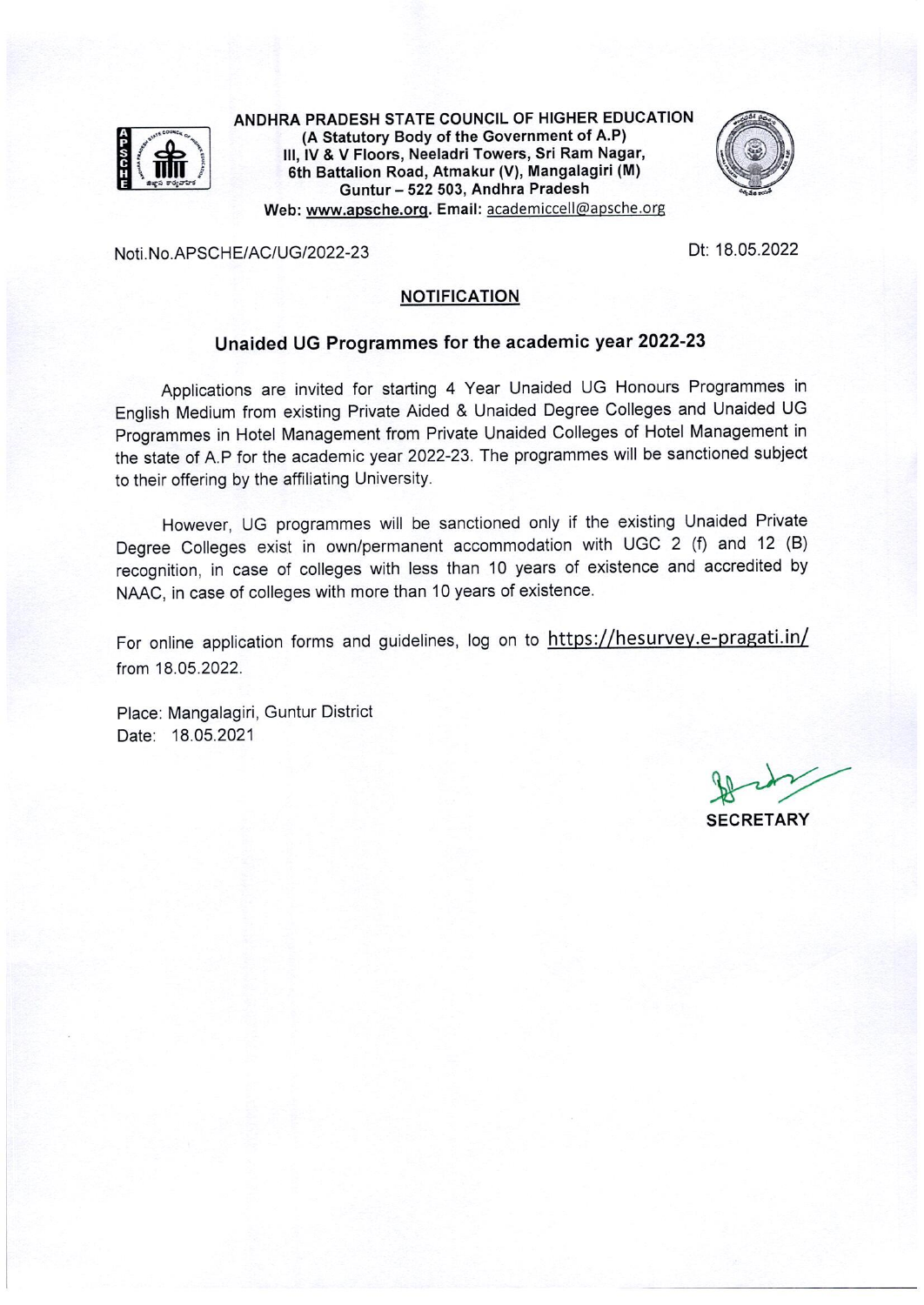

**ANDHRA PRADESH STATE COUNCIL OF HIGHER EDUCATION (A Statutory Body of the Government of A.P) III, IV & V Floors, Neeladri Towers, Sri Ram Nagar, 6 th Battalion Road, Atmakur (V), Mangalagiri (M) Guntur – 522 503, Andhra Pradesh Web: [www.apsche.org.](http://www.apsche.org/) Email:** academiccell@apsche.org



**Guidelines for starting New 4 Year Un-Aided UG Honours Programmes / Combinations /Additional Sections / Change of Combination / Withdrawal/ in existing affiliated Private (Aided / Unaided) Degree Colleges for the academic year 2022-23**

**According to the Rule 6(2)(i) of G.O Ms.36 HE(CE) Dept Dt:15.07.2021, Private Unaided Degree Colleges running in own/permanent accommodation only shall submit application for sanction of new/additional unaided UG programmes/combinations from 2022-23**

 Online Applications are invited from the existing affiliated Private Aided / Un-Aided Degree Colleges for starting New 4 Year (Un-Aided) UG Honours Programmes / Combinations / Additional Sections / Withdrawal etc., from the academic year 2022-23.

## **I. Application**

*Existing Private Unaided and Aided Degree Colleges desirous of starting Private Unaided 4 Year Honours Degree Programmes shall submit their application online by logging into [www.apsche.org.](http://www.apsche.org/)* **The filled-in application form along with relevant documents shall be submitted in spiral binding in two sets to the Secretary, A.P. State Council of Higher Education, III, IV & V Floors, Neeladri Towers, Sri Ram Nagar 6 th Battalion Road, Atmakur (V), Mangalagiri (M), Andhra Pradesh.**

### **II. Registration**

Existing Private Unaided and Aided Degree Colleges shall register their applications by remitting prescribed fee, as detailed hereunder, in favour of the Secretary, APSCHE through payment gateway mode towards registration, processing and inspection fee.

New unaided 4 Year UG Honours Programmes/Combinations/Additional sections : Rs.30,000

## **III. Conditions to be fulfilled for starting New Unaided 4 Year UG Honours Programmes**

**(1) Colleges which exist in own/permanent accommodation and who fulfill the following conditions are only eligible to apply for new UG programmes, additional sections, change of combinations, etc.,**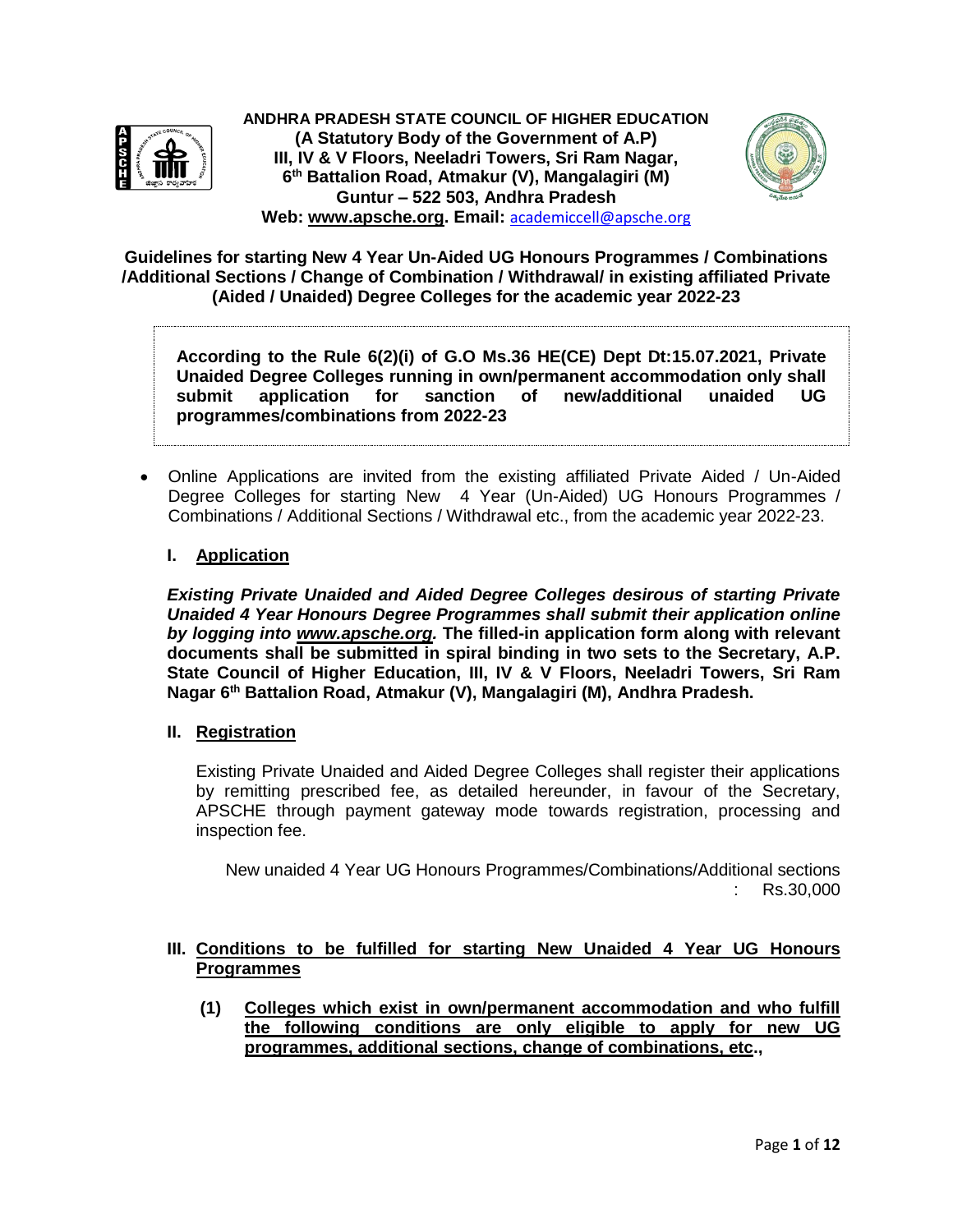- (a) The college should have completed five (5) years of existence with UGC 2 (f) and 12 (B) recognition, in case of colleges with less than 10 years of existence.
- (b) The college should be accredited by NAAC, in case of colleges with more than 10 years of existence.
- (c) The college should have above 50% of admissions for existing programmes for 2021-22. A certificate on the list of programmes, intake and number of students admitted for 2021-22 shall be obtained from the Dean, CDC of the affiliating University.
- (d) 75% of the students should have appeared for  $3<sup>rd</sup>$  year (ie  $5<sup>th</sup>$  and  $6<sup>th</sup>$ Semester) examination of all programmes in 2020-21. A certificate on the number of candidates appeared for  $3^{rd}$  year ( ie  $5^{th}$  and  $6^{th}$  Semester) examination of all programmes shall be obtained from the Controller of the Examinations of the affiliating authority.
- (e) 50% of the teaching staff of each programme (ie BA/B.Sc./B.Com etc.) shall be qualified with 55% of marks in PG of the concerned subject and Ph.D or NET/SLET. The details of the teaching staff i.e., photo of the teacher, name, qualifications and Aadhar number shall be uploaded in the website of the college. The screen shot of the teaching staff details from website along with documentary proof of the qualifications and other details including Aadhar proof shall be enclosed to the hard copy of the application to be submitted to the Council.
- (f) The college shall have the affiliation order of the previous academic year of the University concerned and has no dues of any kind pending either to the University or to the Competent Authority.
- (g) The college shall enclose a certificate/proof on year wise, programme wise, social background wise fee reimbursement details/dues.
- (h) The college shall have an active website showing all the details with regard to list of programmes offered and intake, number of students admitted in each programme, number of students appeared and passed in each programme, list of teaching staff with qualifications, year wise, programme wise, social background wise fee reimbursement details, available infrastructural facilities like number of class rooms with sq.ft, laboratory facilities, library facilities and other amenities etc. A screen shot of the active website maintained by the college shall be enclosed as proof.
- (i) The college is not permitted to convert any programme/combination on its own. Instead, they shall surrender the existing programme/combination in the college and apply afresh for starting the new programme/combination

### **(2) Other Conditions**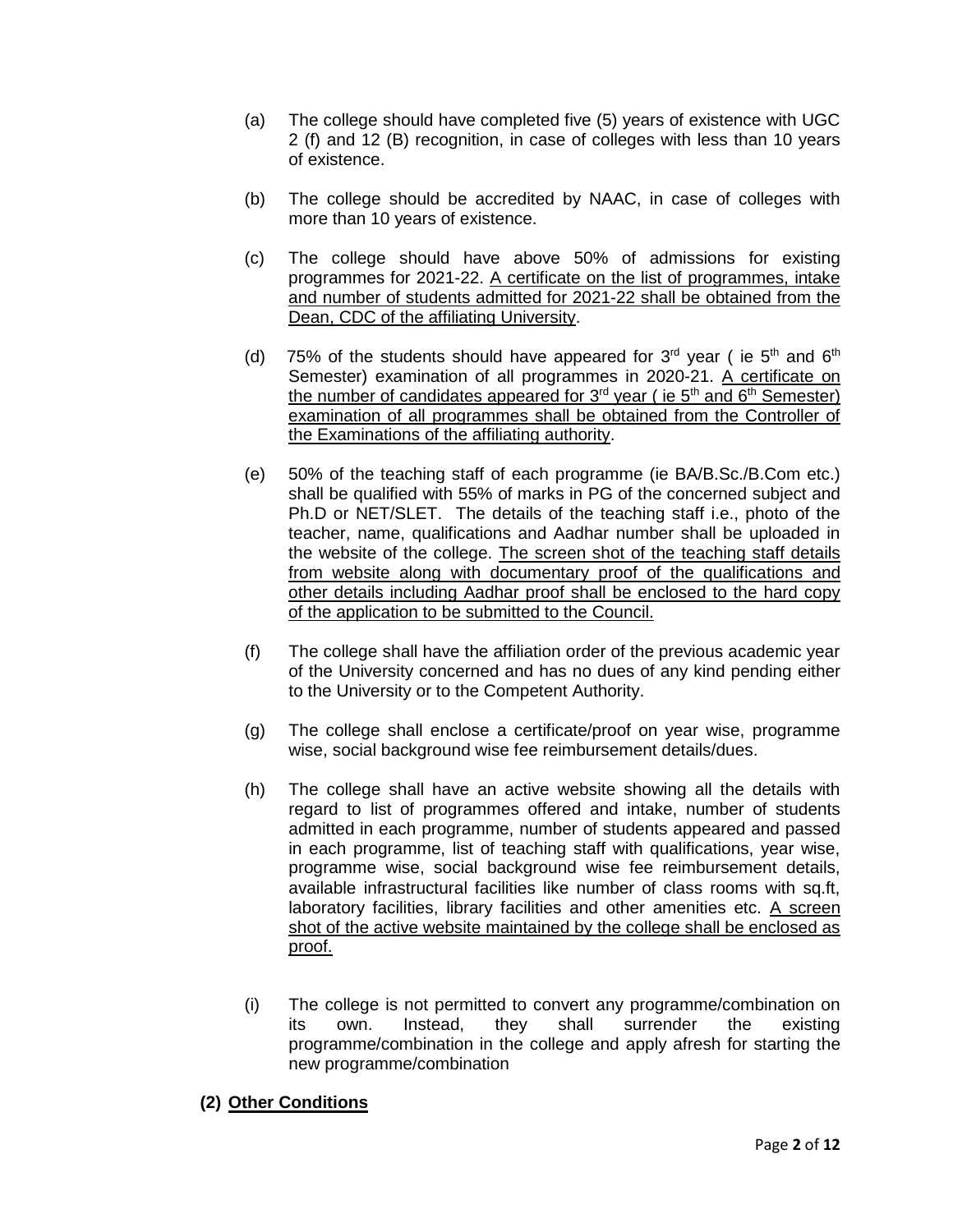- (i) New Un-Aided 4 Year UG Honours Programmes / Combinations which are in the approved list of the UG Programmes / Combinations of the concerned University will only be considered.
- (ii) Applications for New Un-Aided 4 Year UG Honours Programmes **in English Medium only** will be accepted from 2022-23.
- (iii) The Colleges shall apply for a maximum of **three** proposals (either New Un-aided UG Programme(s) / Combination(s) / Medium/ Additional section(s)/conversion /withdrawal).
- (iv) A maximum of twelve (12) combinations in UG Programmes (B.A., B.Com., and B.Sc.) put together will be permitted in any college from its inception.
	- (1) In respect of colleges with more than one medium of instruction in a programme / combination, each medium will be treated separately
	- (2) In aided colleges, the above condition is applicable only to the unaided programmes.
	- (3) Each of the courses viz., Biotechnology, Biochemistry, and Microbiology will not be permitted in more than two combinations in science programme in any college.
	- (4) In any college, only two sections (including the existing one) will be allowed in each of the UG Combinations in each medium.
	- (5) The conditions mentioned against (1), (3), and (4) are not applicable to the colleges which have NAAC accreditation.
- (iv) In case of colleges offering more than twelve (12) combinations in UG Programmes, the colleges will be permitted to have New Combinations only on surrendering the existing combinations\*.
- (v) In respect of **colleges functioning in the leased accommodation** the proposals of such colleges for sanction of UG Programmes, change of combinations, **will not be considered** till they shift into own and permanent accommodation Rule 6(2)(i) of G.O Ms.36 HE(CE) Dept Dt:15.07.2021

### **(3) Land**

The College should provide land as detailed hereunder:

|              | Area Required to be Provided               |            |  |
|--------------|--------------------------------------------|------------|--|
| <b>Place</b> | Upto student strength For student strength |            |  |
|              | of 1000                                    | above 1000 |  |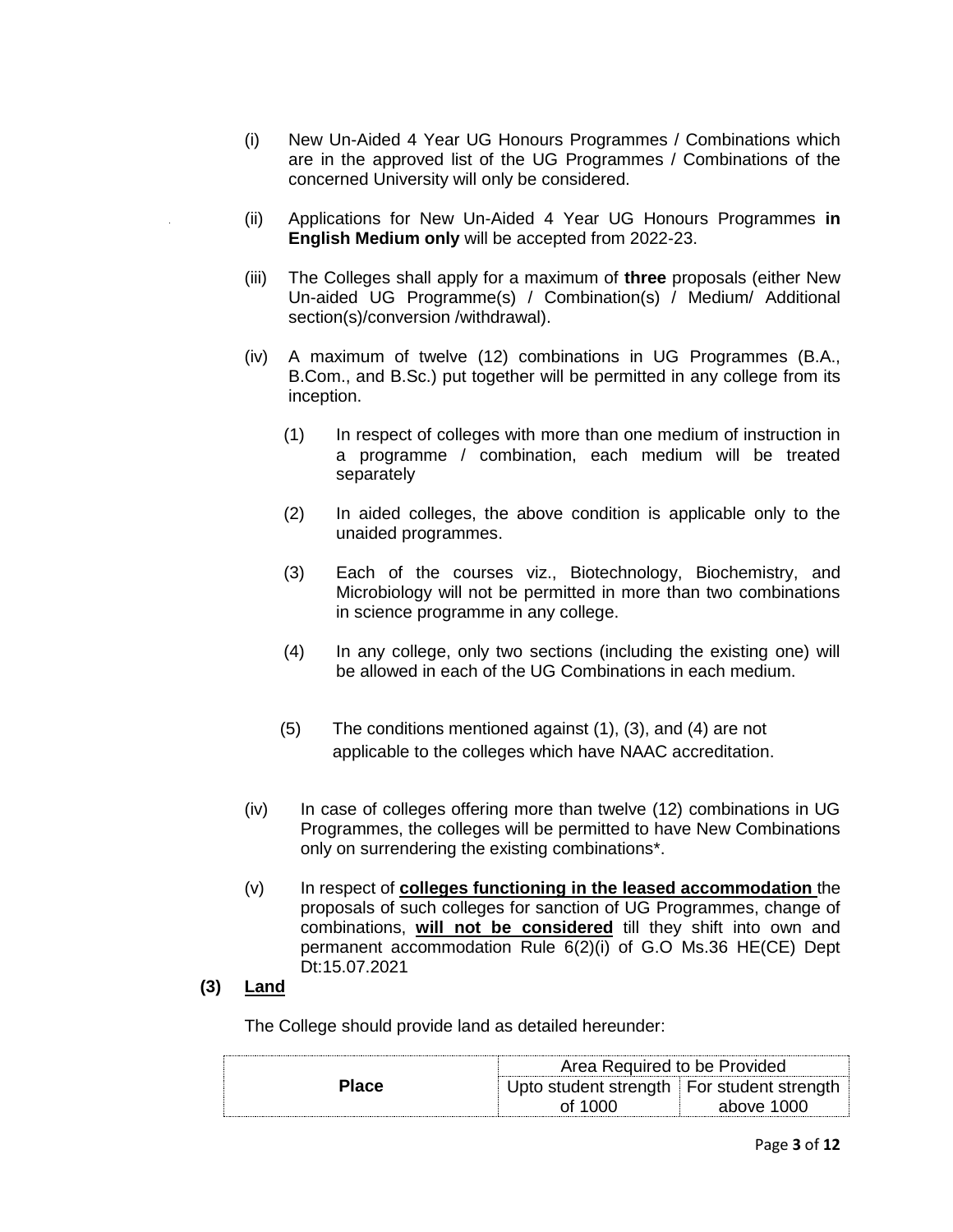| In 3 Urban Agglomerations of<br>Vijayawada, Visakhapatnam<br>Guntur. | 1.00 Acre    | 2.00 Acres   |
|----------------------------------------------------------------------|--------------|--------------|
| In other places in the State                                         | $2.00$ Acres | $4.00$ Acres |

The total extent of land mentioned above shall be provided at one place only in and around the proposed College. If it is located away from the proposed College, it should be nearer (within a radius of 30 k.m. and within the same Mandal) to the College so that it could be used for future development.

The College shall produce registered documentary evidence in support of ownership of the land. The property (Land) shall be in the name of the Educational Society sponsoring the Degree College.

A sketch plan of the land giving dimensions and details of survey no./patta no., name of the place, District, etc., as mentioned in the document and certified by concerned MRO shall be provided.

The society shall produce the original land document along with sketch plan to the Counseling committee / Joint Inspection Committee for verification**.** 

### (4) **Building Accommodation**

### a. **Minimum Requirements**

The Colleges intending to start new UG Programmes etc. shall provide Building Accommodation (in addition to the existing accommodation) as per the following requirements:

| Particulars of Accommodation |                    | Minimum Area<br>Required (In sft)<br>(including common<br>facilities) | Additional<br>accommodation to<br>be provided                                                                                                                |
|------------------------------|--------------------|-----------------------------------------------------------------------|--------------------------------------------------------------------------------------------------------------------------------------------------------------|
| Minimum                      | Urban Areas        | 8000                                                                  | Accommodation<br>$\mathsf{I}$                                                                                                                                |
| required area                | <b>Rural Areas</b> | 6000                                                                  | addition to 8000 sft /<br>6000 sft, as per the<br>requirements of the<br>existing<br>and<br>proposed<br>programmes<br>combinations,<br>shall<br>be provided. |

| Classrooms | No. of Sections proposed | No. of Classrooms required |
|------------|--------------------------|----------------------------|
| required   |                          |                            |
|            |                          |                            |
|            |                          |                            |

| 1 lab for each subject in one/two combinations |  |
|------------------------------------------------|--|
|                                                |  |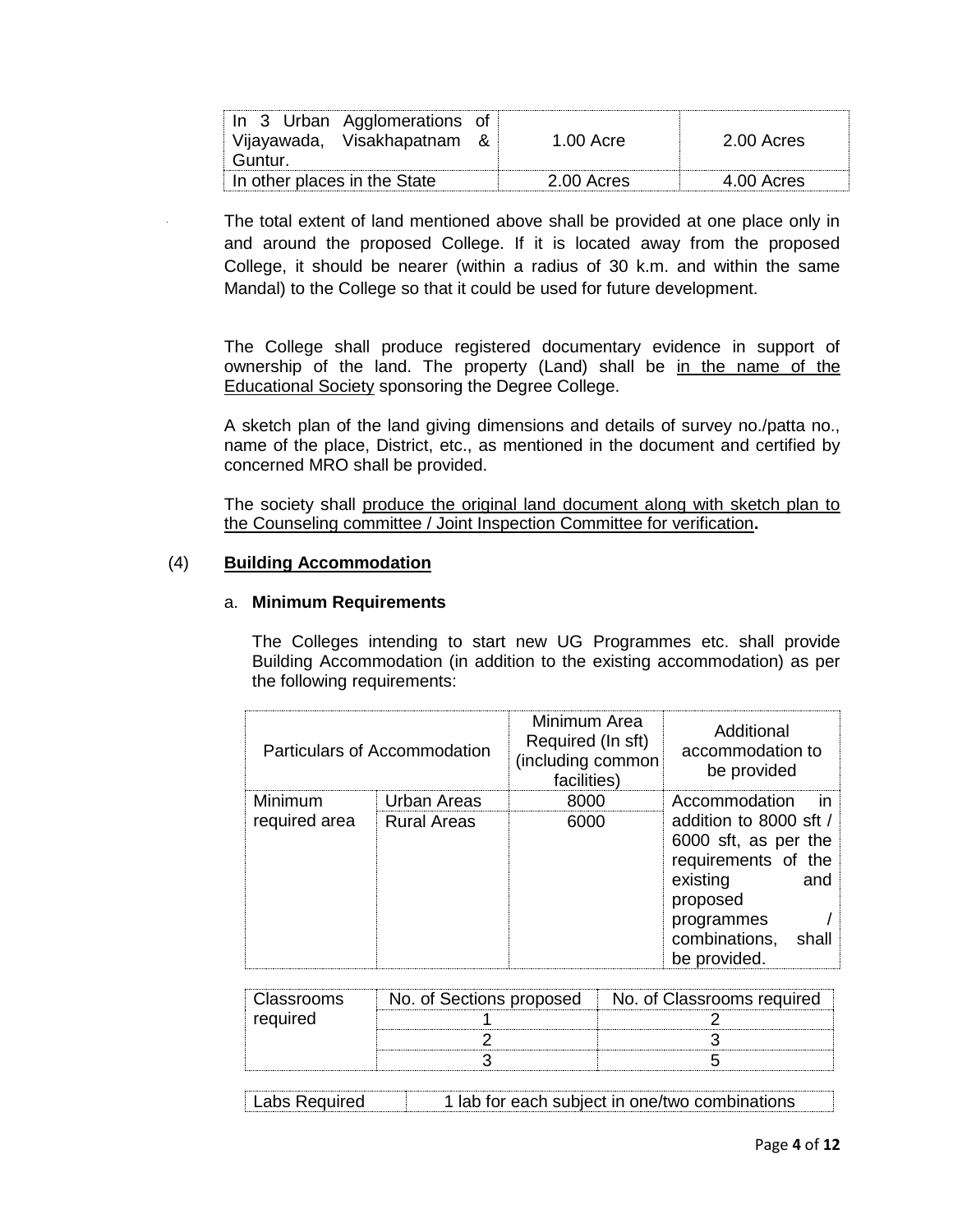| Required Room Dimensions (in sq.ft.) |  |  |  |
|--------------------------------------|--|--|--|
| Classroom                            |  |  |  |
|                                      |  |  |  |

| Common Facilities (in sq.ft.)                  |      |                        |
|------------------------------------------------|------|------------------------|
| Principal's Room                               | 200  |                        |
| <b>Staff Room</b>                              | 300  |                        |
| Office Room                                    | 300  |                        |
| Library                                        | 600  | 2000 sft               |
| <b>Games Room</b>                              | 200  |                        |
| <b>Ladies Waiting Room</b>                     | 200  |                        |
| <b>Toilets</b>                                 | 200  |                        |
| For the Hotel Management Programme (in sq.ft.) |      |                        |
| Theory Class Rooms (3 Class Rooms)             | 1800 | 5650 sft in            |
| <b>Basic Training Kitchen</b>                  | 400  | addition to            |
| <b>Quantity Kitchen</b>                        | 400  | common facilities      |
| <b>Advanced Training Kitchen</b>               | 400  | oof2000 sft.           |
| <b>Bakery</b>                                  | 150  |                        |
| Food & Beverage Service                        | 400  | <b>Total: 7650 sft</b> |
| House Keeping/Accommodation Operation          | 300  |                        |
| <b>Front Office</b>                            | 300  |                        |
| <b>Store Room</b>                              | 100  |                        |
| <b>Boys Lockers Room</b>                       | 100  |                        |
| <b>Girls Lockers Room</b>                      | 100  |                        |
| <b>Students Dining Hall (Desirable)</b>        | 600  |                        |
| <b>Computer Laboratory</b>                     | 600  |                        |

- b. Conditions to be fulfilled for BCA and B.Sc (Food Technology & Management) Programmes :
	- BCA and B.Sc. (Food Technology & Management) Programmes are exclusive full-time programmes of 4-years duration and cannot be clubbed with other programmes / combinations
	- The Management of a college which proposes to start BCA and/or B.Sc. Food (Technology & Management) Programme (s) has to fulfill certain conditions, in addition to the conditions mentioned above, as per the following requirements:

| Conditions     | Programme                                                                               |                                                                                                                                                 |  |  |  |
|----------------|-----------------------------------------------------------------------------------------|-------------------------------------------------------------------------------------------------------------------------------------------------|--|--|--|
|                | RCA                                                                                     | B.Sc (FT & Mgt)                                                                                                                                 |  |  |  |
| 1. Eligibility | • All the affiliated • Existing<br>Private (Aided / Un-<br>Aided)<br>Degree<br>Colleges | affiliated<br>Hotel Management<br>Colleges<br>• Existing affiliated Pvt.<br>Degree Colleges with<br>Autonomous status or<br>NAAC accreditation. |  |  |  |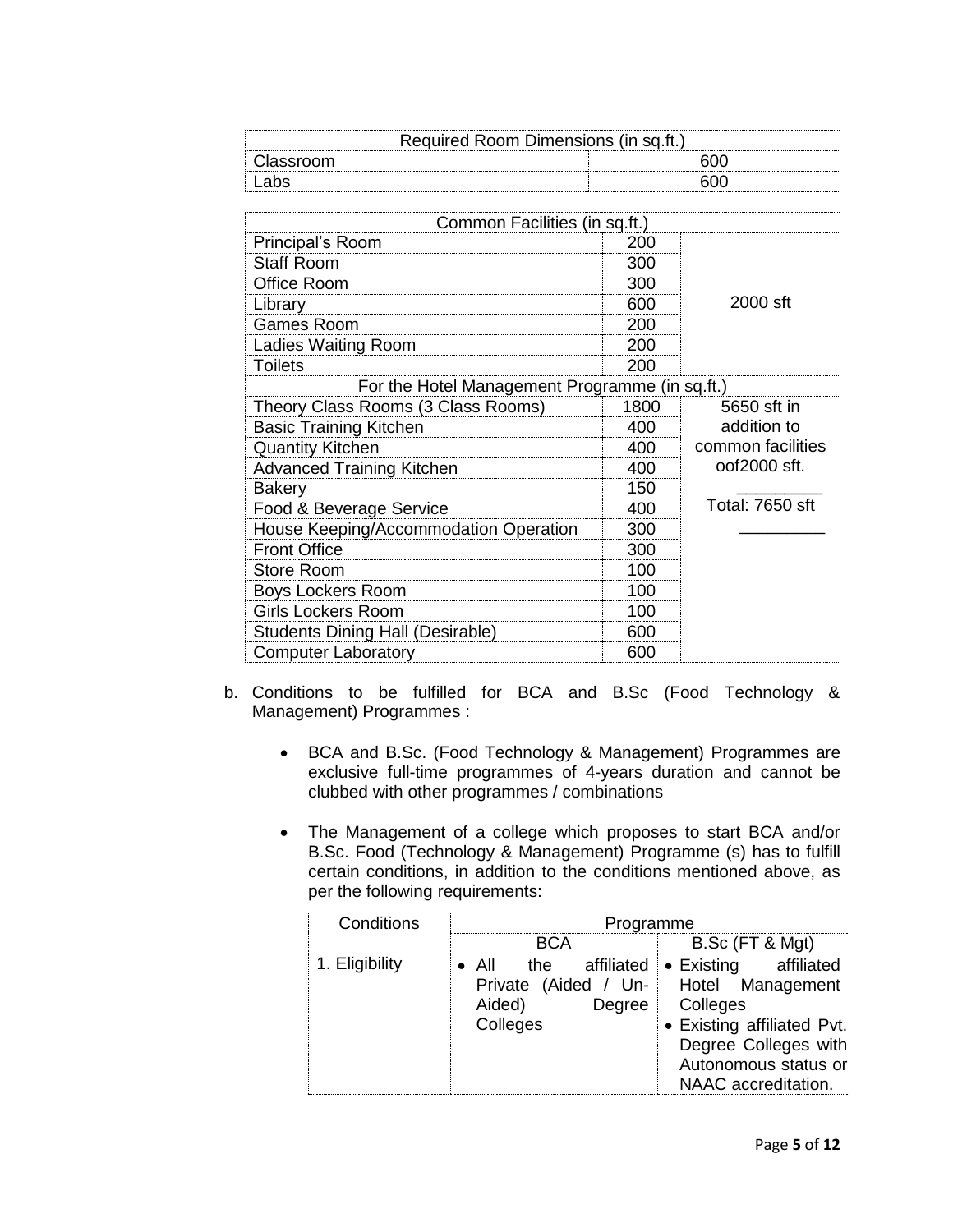| 2. Building<br>Accommodation | No.                                     | Min.<br>Area       | Total | No.        |     | Min.<br>Area | Total          |
|------------------------------|-----------------------------------------|--------------------|-------|------------|-----|--------------|----------------|
| a) Class rooms               | 3                                       | 600                | 1800  | 3          |     |              | 1800           |
| Computer<br>b)               |                                         | 600                | 600   |            | 600 |              | 600            |
| Lab                          |                                         | 600                | 600   |            | 600 |              | 600            |
| c) English                   |                                         |                    |       |            | 600 |              |                |
| Language Lab                 |                                         |                    |       | 4          |     |              | 2400           |
| d) Labs                      | 5                                       |                    |       | 9          | 600 |              |                |
|                              |                                         |                    | 3000  |            |     |              | 5400           |
| Teaching<br>З.               |                                         | Computer           |       |            |     |              | 2 in I Yr      |
| <b>Staff</b>                 |                                         | Science            | 2     | Food       |     |              | $+2$ in II Yr  |
|                              |                                         |                    |       | Tech.      |     |              | $+1$ in III Yr |
|                              |                                         | English            |       |            |     |              |                |
| Lecturers                    |                                         | <b>Mathematics</b> | 1     |            |     |              |                |
|                              |                                         | Management         |       | Indian     |     |              |                |
|                              |                                         |                    |       | Culture    |     |              |                |
| 4. Corpus Fund               | As prescribed under 5 (D) of guidelines |                    |       |            |     |              |                |
| 5. Financial                 |                                         |                    |       |            |     |              |                |
| Resources                    | 10.00 Lakhs                             |                    |       | 9.00 Lakhs |     |              |                |

Note: Colleges which are running PG Programmes should have adequate permanent accommodation for running PG Programmes as per norms of APSCHE

### **c. Registered Ownership / Lease Document**

- 1. The document related to ownership of the College building, should be registered in the name of the sponsoring Educational Society represented by its Secretary / Correspondent
- 2. The Document should contain, apart from other details, Survey No., Door No., Village / Town, boundaries of the building, floor-wise carpet area and total carpet area.
- 3. Plans of the building duly approved by the authorities of Municipality / Corporation / Gram Panchayat along with permission orders for construction the building in which the college is located.
- 4. The building plans should reflect property details as mentioned in the registered documents indicating clear demarcation of the existing accommodation for classroom, principal room etc., location and dimensions of each room and total built-up area
- 5. Accommodation under construction or proposed to be constructed need not be shown in the plans.
- (5) **Corpus Fund**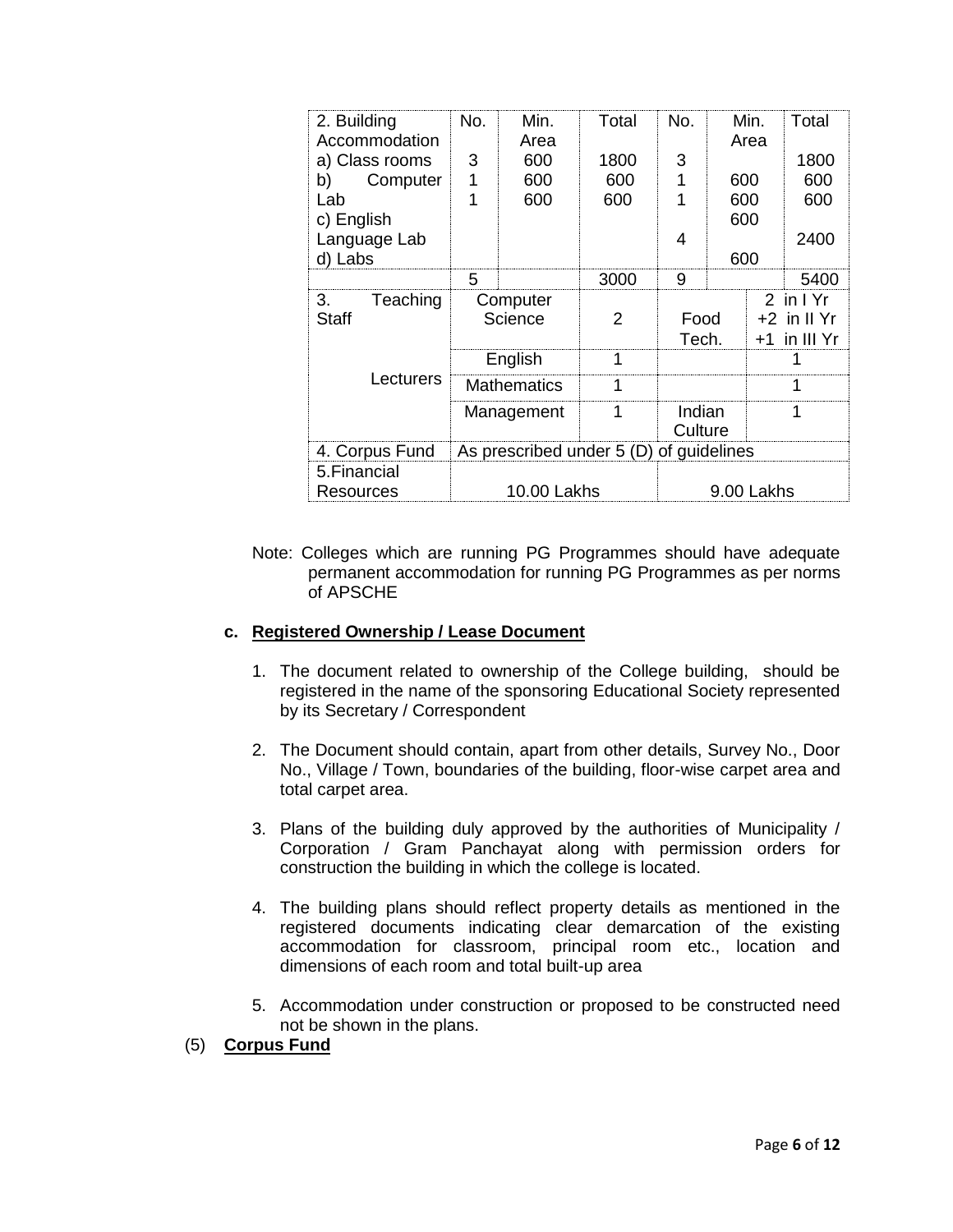| SI.           | Year of            | Amount to be paid (Rs. in Lakhs) |                                   |          |        |
|---------------|--------------------|----------------------------------|-----------------------------------|----------|--------|
| <b>No</b>     | Establishment      | Status                           | Urban                             | Rural    | Tribal |
| 1             | ⊟ Prior to 1987-88 | Boys / Co-Ed.                    | The amount as prescribed by       |          | the    |
|               |                    | Women's                          | Govt. while starting the college. |          |        |
| $\mathcal{P}$ | 1987-88 to 89-90   | Boys / Co-Ed.                    | 6.00                              | 6.00     |        |
|               |                    | Women's                          | 5.00                              | 5.00     |        |
| 3             | 1990-91 to 97-98   | Boys / Co-Ed.                    | 7.50                              | 7.50     |        |
|               |                    | Women's                          | 5.00                              | 5.00     | 5.00   |
| 4             | 1998-99 to 2004-   | Boys / Co-Ed.                    | 7.50                              | 7.50     |        |
|               | 05                 | Women's                          | 5.00                              | 5.00     |        |
| $5 -$         | After 2005-06      | Boys / Co-Ed.                    | 7.50                              | Exempted |        |
|               |                    | Women's                          | .5 OO                             | Exempted |        |

a. Details of Corpus Fund payable by the applicant colleges are indicated below:

Note: Colleges established after 1993-94, in rural areas with Telugu Medium either for Girls or Boys or Co-Education are exempted from the payment of Corpus Fund.

- a. The Applicant College shall deposit all the installments of Corpus Fund, as it is required to have been paid at the time of applying for starting new UG Programmes etc.
- b. The Corpus Fund should be deposited in the form of Fixed Deposit Receipt (FDR) in the joint account of Secretary / Correspondent of the Society / College and the concerned Regional Joint Director of Collegiate Education, in any Nationalized / Schedule Bank for a period of 10 years.
- c. The purpose for which the FDR is taken must be reflected in the FDR. The Management shall request the banker to write on FDR as "Towards Corpus Fund of \_\_\_\_\_\_\_\_\_\_\_\_\_\_\_\_\_\_\_\_\_\_\_\_\_\_\_ (Name of the College)
- d. Bank Guarantee / Banker's cheque / DD will not be accepted
- e. The Management is expected to approach the concerned Regional Joint Director (RJD) of Collegiate Education to obtain his / her signature on the application form provided by the Bank for obtaining the FDR.
- f. The applicant College has to obtain a letter in the proforma (see ANNEXURE–I) from the Manager of the Bank who has issued FDR towards payment of corpus fund in the Joint Account and submit it to the Joint Inspection Committee along with a copy of the FDR.
- g. The Management cannot withdraw the Corpus Fund. However, the interest accrued over and above the prescribed corpus fund for the development of the institution at an interval of five to ten years can be utilised after obtaining permission from AP State Council of Higher Education and Regional Joint Director, Collegiate Education concerned. The FDR shall continue to be renewed after the expiry of each term. The FDR must not be misused.

### **(6) Financial Resources**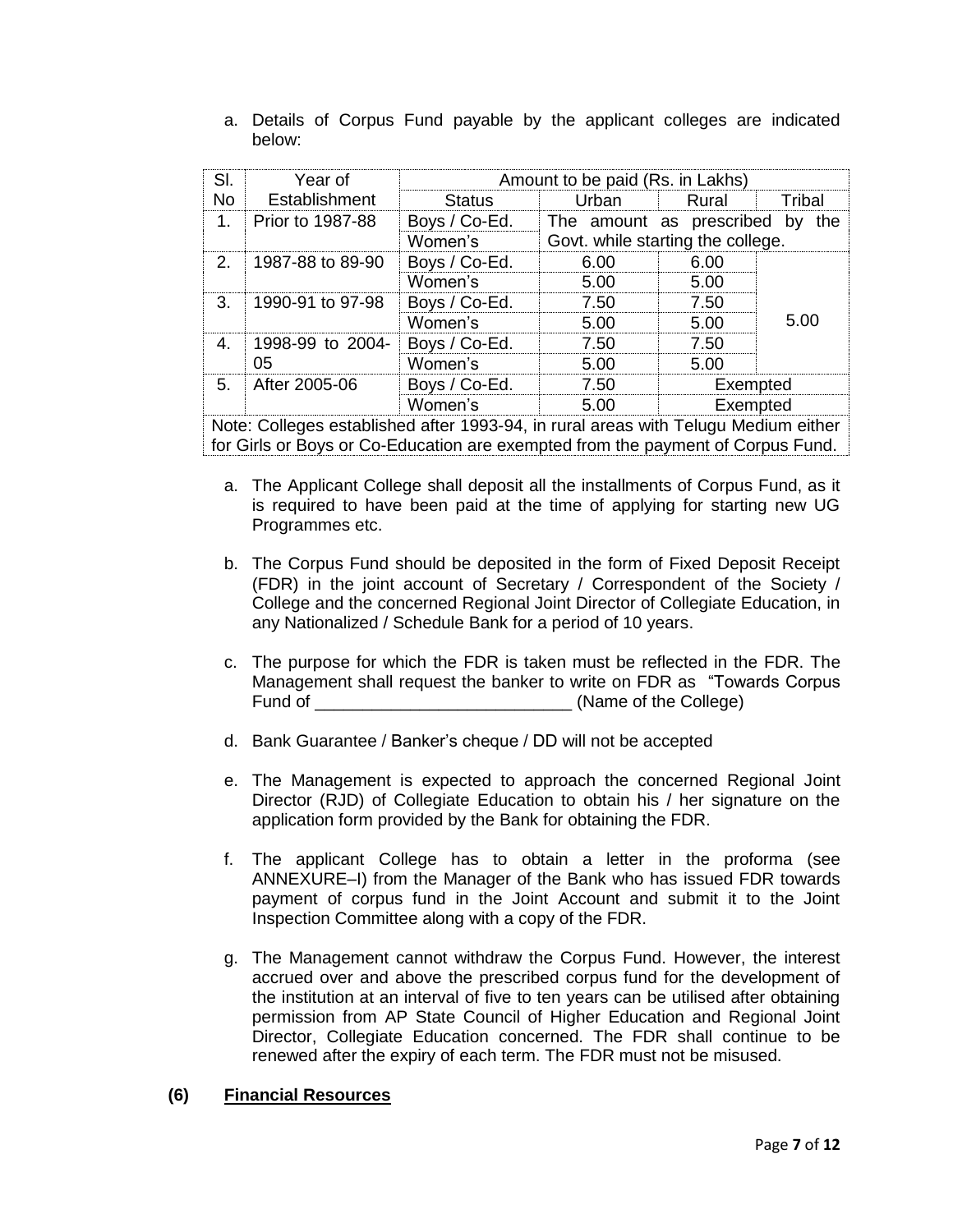The management shall show the following minimum financial resources to start new programmes / combinations / additional sections in Pvt. Affiliated Colleges:

| No. of proposals of Unaided new U.G. Programmes /  | Amount in    |
|----------------------------------------------------|--------------|
| Combinations / Addl. Sections/Conversion/Change of | Rs. in lakhs |
| Medium/Withdrawal (as approved by the concerned    |              |
| University)                                        |              |
| )ne                                                |              |
| ⊺w∩                                                | חף צ         |
|                                                    |              |

The financial resources should be shown in the form of fixed deposit receipt (FDR) for a period of six months drawn in favor of Secretary of the Society for the amount mentioned above according to the programmes / groups / Additional Sections to be started. The FDR may be taken on any day from the date of notification to the last date of submission of application for starting the new Degree Programmes etc. Bank guarantee will not be accepted.

### (7) **Other facilities**

### **a. Play Ground Facilities**

The colleges which do not have the required land in their own premises will have to make available its students gymnasium / Recreation and games facility by providing separate built up space and equipments for this purpose. Alternatively similar facilities i.e. either open playground or Gymnasium / Recreation and games facilities are to be provided in public place i.e. Municipal play ground or in another educational institution by having necessary tie-up arrangements with the management concerned. The said alternative facility should be provided within a distance of 5 kms of the college premises along with a bus facility for the transportation of students whenever required.

### **b. Parking Area**

The colleges located along the main road in urban areas shall be required to provide parking area to an extent of 20% of the built up area. Such parking area should be provided either in the college premises or within a distance of 100 mtrs thereof

### **c. Fire Safety**

The applicant Educational Institution is required to apply for and obtain *FIRE SAFETY CERTIFICATE* from Fire Services Department.

### **(2) Processing of Application**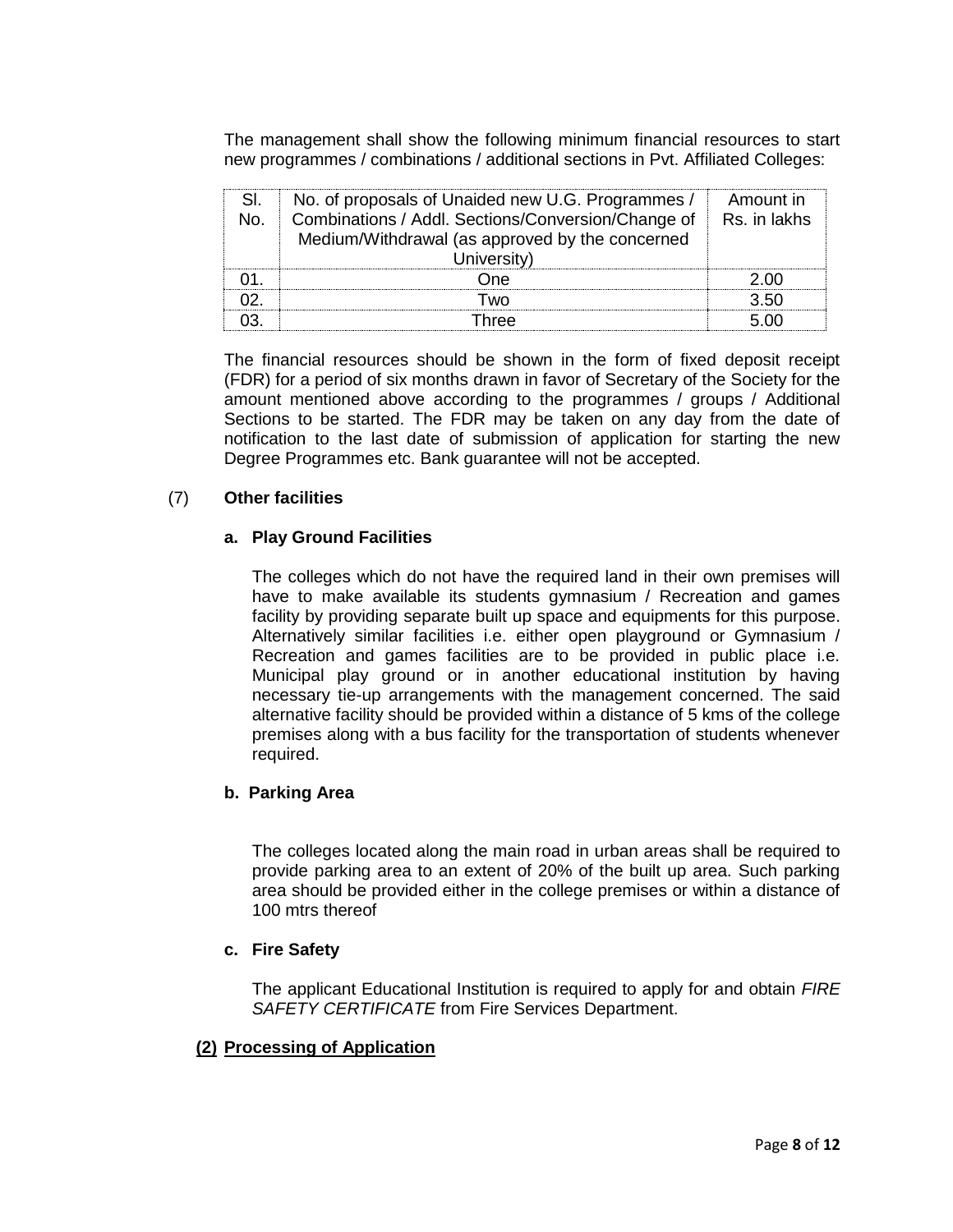- a. The **A.P. State Council of Higher Education** will arrange to conduct a prima-facie scrutiny of all the registered applications. Applications, which do not satisfy the prescribed conditions, are liable to be rejected.
- b. However, the Applicant College will be given an opportunity to rectify the deficiencies pointed out by the Prima-Facie Scrutiny Committee on the date specified for this purpose by APSCHE.
- c. The A.P. State Council of Higher Education shall place the deficiencies and schedule for counseling in website of APSCHE and no further communication will be made with the College in this regard.
- d. An amount of Rs.15,000/- (Rupees fifteen thousand only) will be refunded in case of prima-facie rejection or non-compliance of the deficiencies by the management within the prescribed time..
- e. No refund shall be made in case the Proposal is rejected after the visit of the Joint Inspection Committee**.**

## **(3) Inspection**

Based on the recommendations of prima-facie Scrutiny Committee / Counselling committee, the A.P. State Council of Higher Education shall arrange to conduct Joint Inspection of the College for proposed UG Programmes.

The A.P. State Council of Higher Education shall place the information on the date of Joint Inspection to the Educational Society in website of APSCHE and no further communication will be made with the College in this regard. The Dean, College Development Council of the Concerned University shall co-ordinate the Joint Inspection.

The Educational Society shall not pay T.A., D.A. and provide conveyance etc., to the members of the Committee and AP State Council of Higher Education will pay the same through the Dean, College Development Council of the University concerned from the fee paid by the Educational Society.

(4) Enclosures to the Application

- 1. Proof of payment of prescribed fee, if any, towards Registration, Processing & Inspection fee.
- 2. A copy of certificate of Registration of sponsoring Society under Societies Act along with constitution and bye-laws of the Educational Society.
	- **Note:** The duties of the Members of the Society and their powers may be mentioned along with the bye-laws
- 3. A copy of **Fixed Deposit receipt (FDR)** showing **Financial Resources (FR)** of the College for a period of six months in favour of Secretary/Correspondent of the College for the appropriate amount according to the UG Programmes proposed to be started. The FDR may be taken on any day from the date of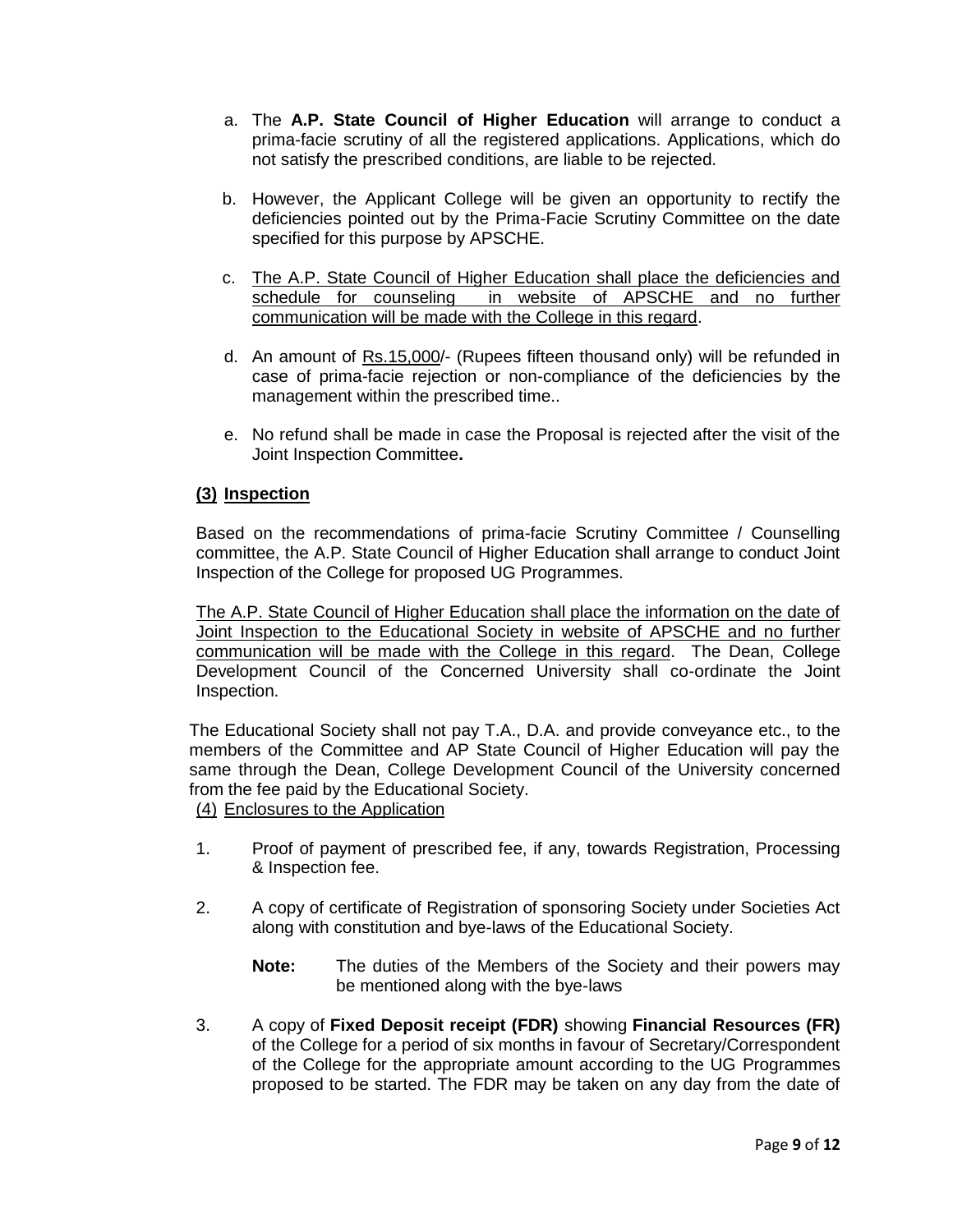notification to the last date of submission of applications for starting New U.G. Programmes.

## **Note**

a) The management shall show the following minimum financial resources to start new programmes / combinations / additional sections in Pvt. Affiliated Colleges:

| No. of proposals of Unaided new U.G.  | Amount of    |
|---------------------------------------|--------------|
| Programmes / Combinations / Addl.     | Rs. in lakhs |
| Sections/Conversions/Withdrawals (as  |              |
| approved by the concerned University) |              |
|                                       |              |
|                                       |              |
| ∩re∩                                  |              |

- b) The purpose for which the F.D.R. is taken shall be written on the FDR by the Bank as "Towards Financial Resources to start New Unaided UG Programmes".
- c) Original F.D.R. shall be produced to the Counseling committee / Joint Inspection Committee.
- 4. A copy of registered ownership document / lease deed for the college building on the prescribed carpet area for existing college and proposed programmes.
- 5. a) Copy of the building plan drawn to scale and drawn by a licensed architect and certified by Principal of a Government Degree College after physical verification by him.
	- **Note:** The building plan shall contain the details of the property along with the dimensions of each room and the purpose for which it will be utilised. The total built up area of the college building shall be mentioned clearly.
		- b) A copy of Permission letter from the Municipality / Corporation / Gram Panchayat authorities obtained to construct the college building(s) along with approved plans.
- 6. Photograph(s) of the College building certified by the Principal of nearby Government Degree College.
- 7. A copy of sanitary certificate in respect of the college building issued by the competent authority.
- 8. A copy of the registered ownership document in respect of land possessed by the management in the name of the Society for the private unaided degree college.
	- **Note:** The place, extent of the land under possession along with details of the property shall be mentioned in the document.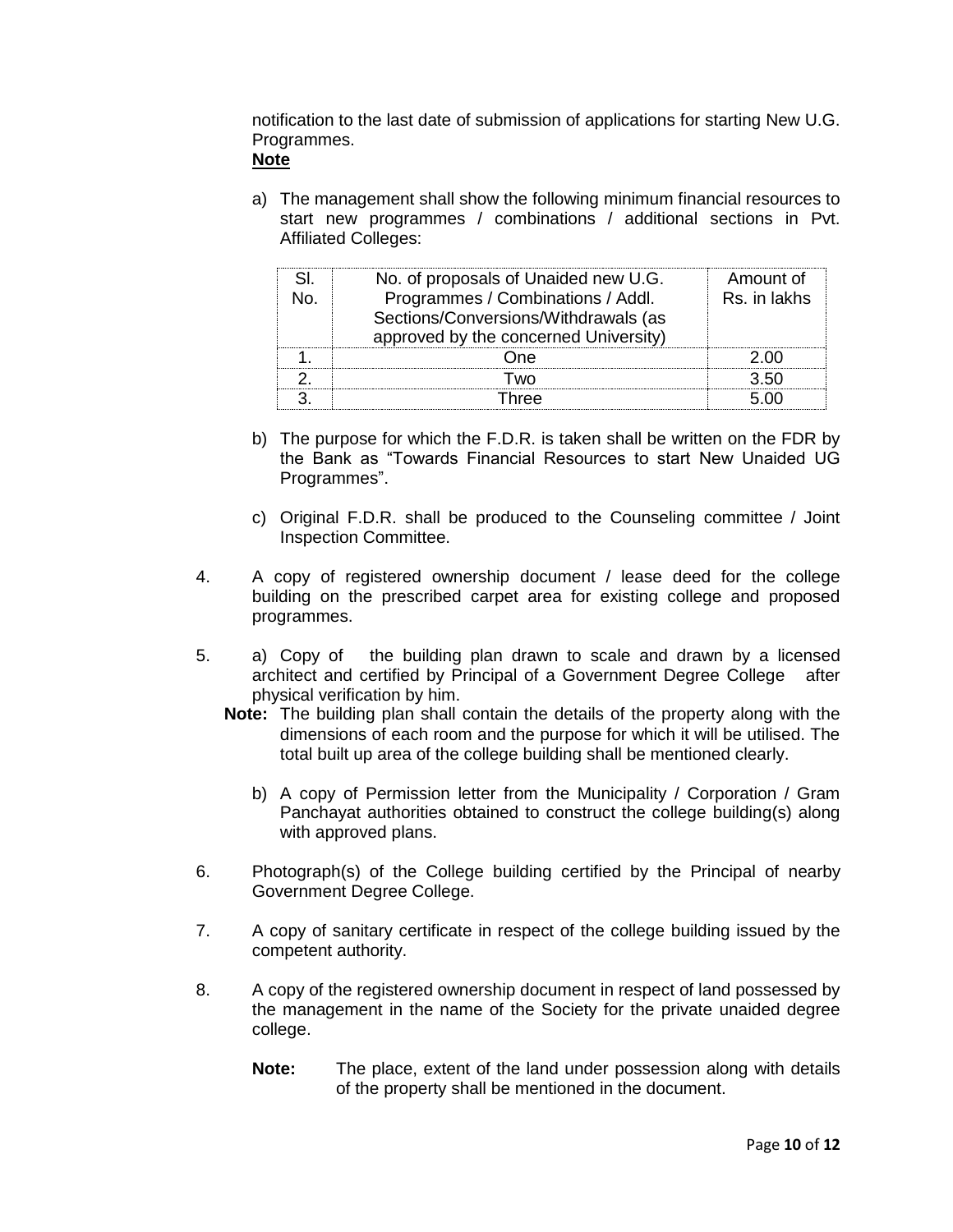- 9. A copy of sketch plan of the land drawn by licensed surveyor and certified by the concerned MRO.
- 10. Copy of the permission order issued by the Government / University / APSCHE for the establishment of the applicant Degree College.
- 11. Latest affiliation order for the existing programmes from the concerned **University**
- 12. Orders of the University / APSCHE sanctioning the existing programmes and programmes withdrawn.
- 13. Documentary evidence for playground / parking area / fire safety facilities
- 14. Rural / Tribal certificate from the MRO concerned
- 15. No dues of affiliation fee, examination fee and uploading of data in AISHE portal from the University concerned
- 16. A certificate on the list of programmes, intake and number of students admitted in that year shall be obtained from the Dean, CDC of the affiliating University.
- 17. A certificate on the number of candidates appeared for examination in  $5<sup>th</sup>$  and 6<sup>th</sup> semesters of all programmes shall be obtained from the Controller of the Examinations of the affiliating authority.
- 18. A screen shot of the active website maintained by the college.
- 19. The screen shot of the teaching staff details from website along with documentary proof of the qualifications and other details including Aadhar proof.

### **Note: Enclosures 1-19 shall be numbered and arranged in the same order**.

#### **Schedule for starting of UG Programmes in existing Degree College for 2022-23**

| <b>Issuance of Web Notification</b>                                                                           | 16.05.2022                     |
|---------------------------------------------------------------------------------------------------------------|--------------------------------|
| Filling online applications                                                                                   | 18.05.2022                     |
| Last date for filling online applications                                                                     |                                |
| Without fine<br>a)                                                                                            | 04.06.2022                     |
| (b) With fine of Rs. 30,000                                                                                   | 08.06.2022                     |
| Last date for submission of hard copy of online filled-in<br>applications along with the documents to APSCHE. | 10.06.2022                     |
| Processing of applications                                                                                    | 13.06.2022<br>tΟ<br>18.06.2022 |
| Communication of deficiencies and schedule of<br>counseling through www.apsche.org                            | 20.06.2022                     |
| Counseling for verification of original documents as per                                                      | 27.06.2022                     |